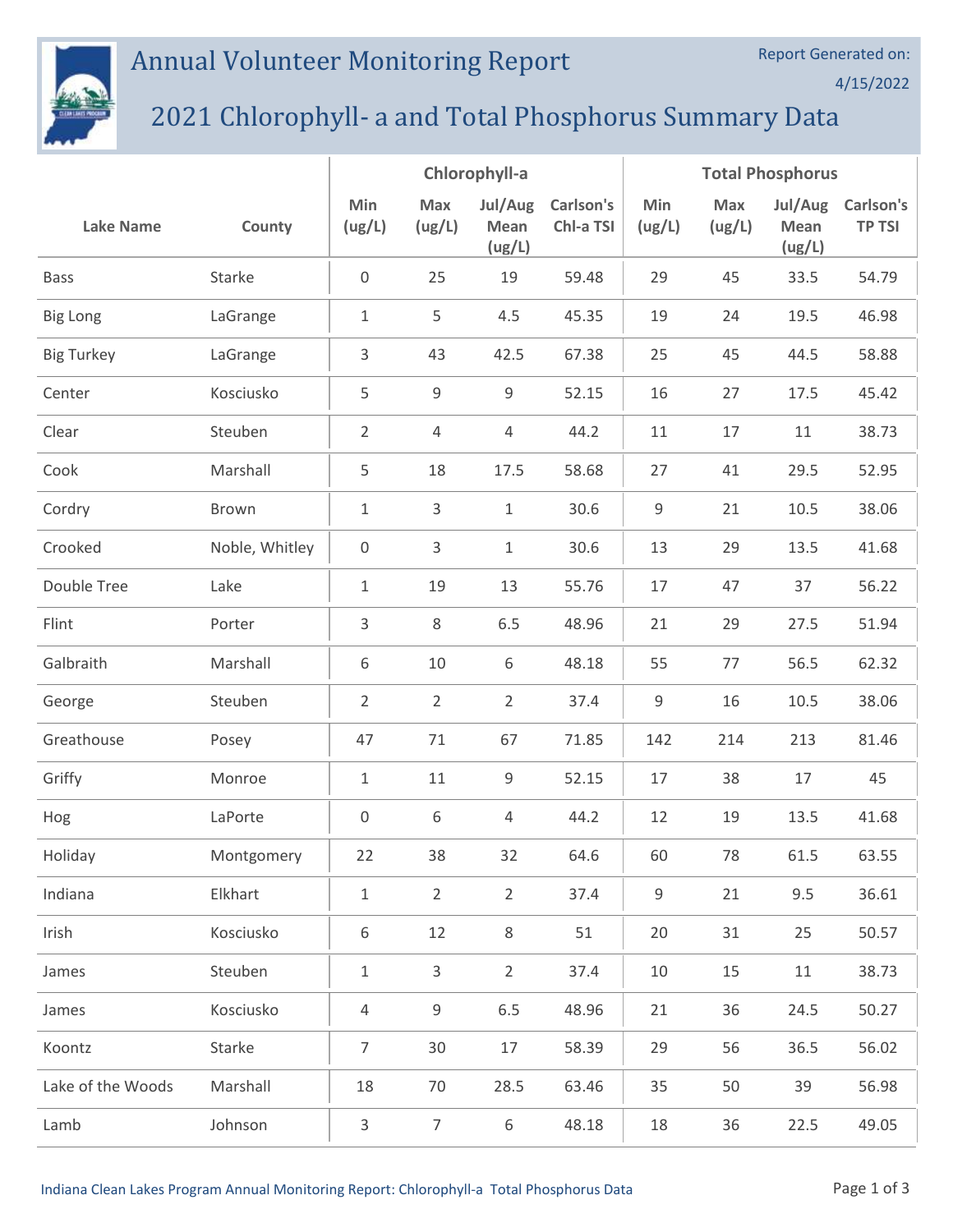|                  |           | Chlorophyll-a    |                |                           | <b>Total Phosphorus</b> |               |               |                           |                            |
|------------------|-----------|------------------|----------------|---------------------------|-------------------------|---------------|---------------|---------------------------|----------------------------|
| <b>Lake Name</b> | County    | Min<br>(ug/L)    | Max<br>(ug/L)  | Jul/Aug<br>Mean<br>(ug/L) | Carlson's<br>Chl-a TSI  | Min<br>(ug/L) | Max<br>(ug/L) | Jul/Aug<br>Mean<br>(ug/L) | Carlson's<br><b>TP TSI</b> |
| Little Crooked   | Whitley   | $\mathbf{1}$     | 14             | 8.5                       | 51.59                   | 14            | 33            | 20                        | 47.35                      |
| Little Turkey    | LaGrange  | 5                | 11             | 10                        | 53.19                   | 19            | 45            | 31.5                      | 53.9                       |
| Long             | Porter    | 3                | 12             | 4.5                       | 45.35                   | 24            | 38            | 32.5                      | 54.35                      |
| Long (Clear)     | Steuben   | 13               | 31             | 22                        | 60.92                   | 25            | 36            | 30.5                      | 53.43                      |
| Long Pond Gibson | Gibson    | 6                | 108            | 108                       | 76.53                   | 140           | 155           | 140                       | 75.41                      |
| Loomis           | Porter    | 4                | 24             | 18.5                      | 59.22                   | 23            | 48            | 46                        | 59.36                      |
| Louise           | Porter    | $\mathsf 0$      | 137            | 82.5                      | 73.89                   | 22            | 98            | 69                        | 65.21                      |
| Mackey           | Posey     | $\,$ 6 $\,$      | 433            | 31                        | 64.29                   | 151           | 429           | 184                       | 79.35                      |
| Manitou          | Fulton    | $\mathbf{1}$     | 29             | 21                        | 60.47                   | 45            | 62            | 55                        | 61.94                      |
| Martin           | LaGrange  | $\overline{2}$   | 28             | 2.5                       | 39.59                   | 11            | 32            | 12                        | 39.98                      |
| Maxinkuckee      | Marshall  | $\mathbf{1}$     | 5              | 3.5                       | 42.89                   | 13            | 18            | 14.5                      | 42.71                      |
| Monroe (Lower)   | Monroe    | $\mathsf 0$      | $\overline{4}$ | 3                         | 41.38                   | 14            | 22            | 15.5                      | 43.67                      |
| <b>Myers</b>     | Marshall  | $\mathbf{1}$     | 6              | 4.5                       | 45.35                   | 16            | 20            | 16.5                      | 44.57                      |
| North Twin       | LaGrange  | $\mathsf 0$      | 4              | 3                         | 41.38                   | 16            | 23            | 18                        | 45.83                      |
| Olin             | LaGrange  | $\mathsf 0$      | 3              | 2.5                       | 39.59                   | 5             | 13            | 7.5                       | 33.2                       |
| Oliver           | LaGrange  | $\boldsymbol{0}$ | 5              | 4                         | 44.2                    | 5             | $11\,$        | 6                         | 29.99                      |
| Oswego           | Kosciusko | $\overline{2}$   | 6              | 2.5                       | 39.59                   | 20            | 43            | 20                        | 47.35                      |
| Papakeechie      | Kosciusko | 3                | $11\,$         | 8                         | 51                      | 19            | 32            | 28                        | 52.2                       |
| Ribeyre          | Posey     | 45               | 72             | 48                        | 68.58                   | 144           | 214           | 203                       | 80.77                      |
| Saugany          | LaPorte   | $\mathbf{1}$     | $\overline{2}$ | $\overline{2}$            | 37.4                    | $\,8\,$       | 22            | $\,8\,$                   | 34.14                      |
| Skinner          | Noble     | $\boldsymbol{0}$ | 17             | 11.5                      | 54.56                   | 31            | 100           | 64.5                      | 64.23                      |
| Sweetwater       | Brown     | $\mathbf{1}$     | 3              | $\overline{2}$            | 37.4                    | $\,8\,$       | 16            | 8.5                       | 35.01                      |
| Tippecanoe       | Kosciusko | $\overline{2}$   | 5              | 3.5                       | 42.89                   | 18            | 26            | 20                        | 47.35                      |
| Town             | Fulton    | 92               | 198            |                           |                         | 106           | 170           | 140                       | 75.41                      |
| Wauhob           | Porter    | $\mathsf{3}$     | 3              | 3                         | 41.38                   | 18            | 18            | 18                        | 45.83                      |
| Wawasee          | Kosciusko | $1\,$            | 8              | $\mathsf{3}$              | 41.38                   | 17            | 25            | 22                        | 48.72                      |